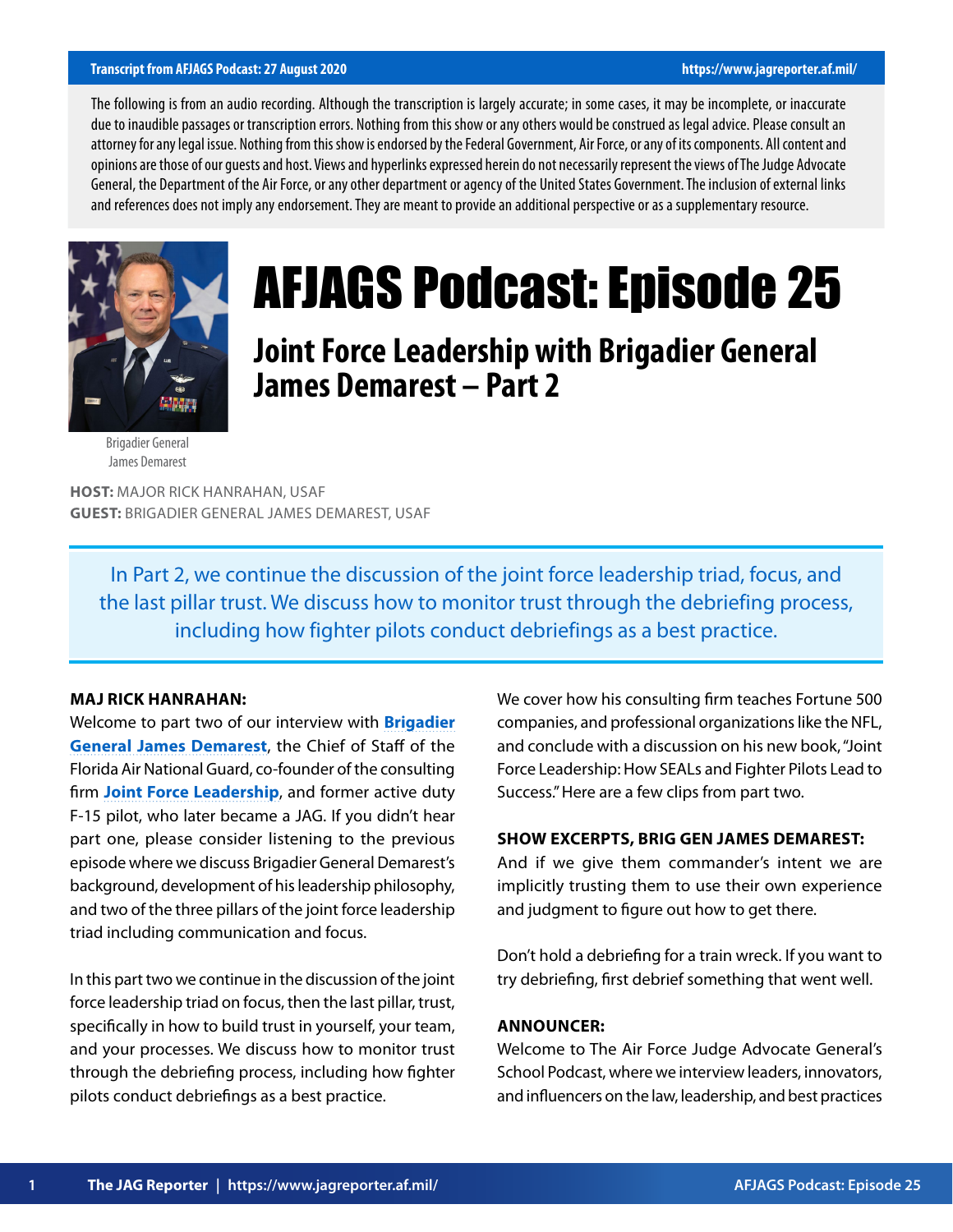of the day. And now to your host from The Air Force Judge Advocate General's School.

# **GOALS**

# **MAJ HANRAHAN:**

Sir, you also mention in some materials about hanging your goals in a prominent location. Have you found this to be beneficial? I'm assuming you've seen this both maybe in the civilian world, and maybe in the military as well.

# **BRIG GEN DEMAREST:**

I have, and I think it's somewhat organizationally dependent. I moved into my current position in Florida a few months ago, and this past weekend was the first time I've been in the office, in my new office. And the first thing that happened was that we photocopied and put up our command priorities. They had to blow them up because the font is too small for me to read, but I do put them up there because I want to have a visual. I'm a kind of visual person, a lot of people are, and if you see them up there it reinforces the fact that all the things that we're gonna do and talk about fall under that. And when they don't we're gonna ask why not?

I've seen organizations that publish their goals, and put them up in their break room, and when they do a presentation the first slide always talks about here's the goal we're working under. Part of that is a culture of your organization. I'm not a fan of wallpapering the entire office with things. And I think you have to kind of work with what works best for your team, but I do think that if you're gonna spend the time deciding what your vision, your mission, your goals are, that it's worth having them out there so that people know this is where we're going. It's a constant reminder as to where we're going.

I think we have a perfect example of that in the JAG Corps recently. When TJAG came out, and aligned our strategic plan with the NDS. Every time TJAG spoke that came out of his mouth, and that was on the slides to the extent that people may have started to get tired of seeing that or hearing that. I haven't talked to TJAG about this, but I'm sure it was done on purpose because he understands and appreciates what I have seen, and that is there is no substitute for repetition and exposure.

So you can't tell people too much really about where you want them to go because not everybody gets the message the first time, and there's nothing like constant reinforcement. So I'm a fan of that and believe it to be important. If you're gonna spend the time to plan, and put this stuff out there then you ought to use it 'cause the flip side is what we see a lot of times, right? A team will go together, they'll strategic plan. They'll do this great strategy, they'll print it out. They'll put it in a desk drawer never to be seen again until it's time, once again, do strategic planning. And that quite frankly is a waste of time.

# **MAJ HANRAHAN:**

How often should the team then be discussing their goals, or looking at their goals, or anything to that effect with their goals?

# **BRIG GEN DEMAREST:**

Yeah, to me, it's scalable. So, an individual probably has goals, or objectives to accomplish on a weekly basis. Your teams depending upon the size and scope of your teams, those things are typically a month, or months long. And the important part is let's say I've got a project that's gonna take six months. We're going to basically review our goals based upon the calendar or events.

So I look at that and say if it's a six month project we're gonna check in every 30 days to make sure that our goals are still aligned with where we want to go, and to make sure that we're advancing the ball on those goals, but if there's a seismic shift, take COVID, for example. If there's an event that causes a seismic shift that impacts our goals then it's time to call a time-out, and say, what adjustments, if any, do we need to make to our goals given this event out there? And it's true in the military as well as the civilian.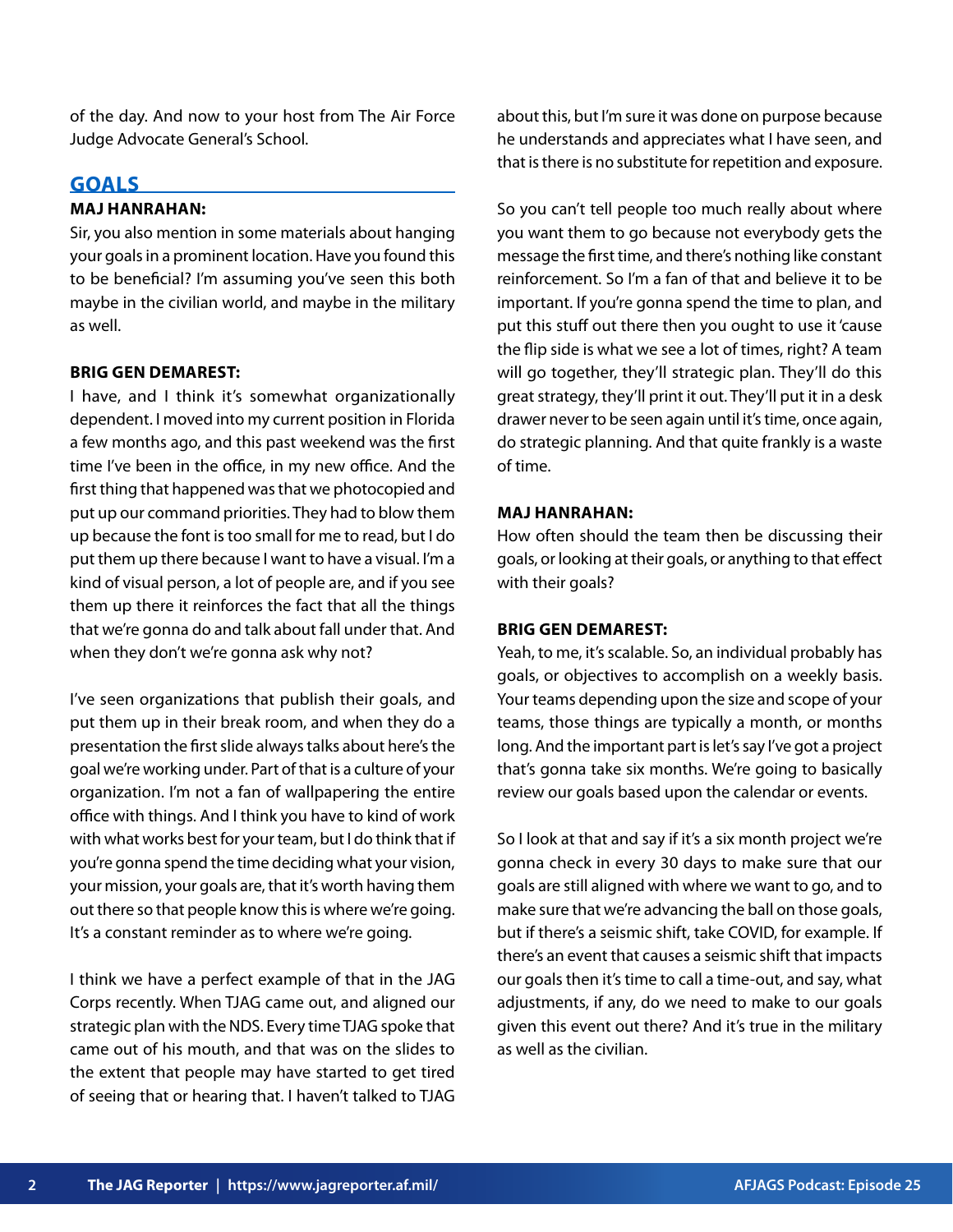On the organizational level when you talk about long-term goals and strategy we just published the strategic plan in Florida that has a five year planning horizon, and a 15 year long range lookout. We talk a little bit about the 15 year goal, but the further away you get, the less specific you can get, but we are really focused in on a five year strategy that we're gonna assess and review every quarter.

# **MAJ HANRAHAN:**

Sir, can you perhaps provide an example of a situation, whether in the military, or in civilian world, where a team had a specific goal or goals that they had all agreed to, they were working diligently on it, and then something occurs, right? And I'm kind of thinking with the COVID situation right now, and they had to pivot, right? The team had to make a pivot, an adjustment. Could you offer any example where you've seen a team do that very well?

#### **BRIG GEN DEMAREST:**

Yes, I think that there are a lot of examples out there. Some of them have been maybe a little slow to come to pass, but I think that a lot of what we had decided, or have been doing over the past number of years was very travel and meeting specific. So we would spend a lot of money to fly people in, and do meetings, and, look, I understand that, and there's a tremendous value in faceto-face meetings, but I think we got maybe too far afield on that, and could have gotten away with doing less.

They're now, for example, there is a big exercise that's done called HOMEX. It is the Homeland Defense and DSCA exercise that we used to bring people in from all over the country, and run through a scenario like a pandemic, like an earthquake, like a catastrophic hurricane strike in a multi-state environment. That was always a face-to-face, bring people in, and I get it, they establish relationships, they work together—that's being done completely virtually, and we're gonna be using the Microsoft Team application. We'll lose a little bit in the translation, I'm sure it will, but you know what? Hurricane season is upon us, and if we sat back and just said, well, no meeting, no training, we'd be in dire straits.

And we're gonna see more of that. I've seen teams do a lot of pivoting around meetings to figure out how to accomplish things virtually. And I think the win here is that we're gonna find some efficiencies, and some dollars that we're gonna need to find in the face of the upcoming budget battles that everybody's talking about in the years ahead. I think we've done it as a JAG Corps, and I'm sure we'll continue to figure out, and innovate in that way, but I think it's a great example about this in person, and really deciding what has to be in person versus what can be done via another tool.

## **TRIAD: TRUST**

## **MAJ HANRAHAN:**

So focus, obviously, a very important component of this triad, and we've discussed communication and focus, and I'd like to kind of move into our last component here of the joint force leadership triad which is trust. I think we could probably all likely agree, sir, of the importance of trust, but to me the real question seems to be how do you establish trust?

#### **BRIG GEN DEMAREST:**

I think establishing trust first starts by showing trust in others. And we talk about this regularly when we delegate responsibility for getting stuff done to make sure that we also delegate the authority to do that. If you give someone the responsibility without the authority what you're really telling them is you don't trust them with the resources they need to get the job done. And we might not think of it in that draconian way, but that really is the message that we are sending.

And so it really starts by empowering people, and giving them the resources and authority to do the jobs that we've asked them to do. Commander's intent helps that a lot because it reminds us as commanders that we need to tell our team where we need them to go, not how to get there. And if we give them commander's intent, we are implicitly trusting them to use their own experience, and judgment to figure out how to get there. And so I think that's the first step is showing trust in others.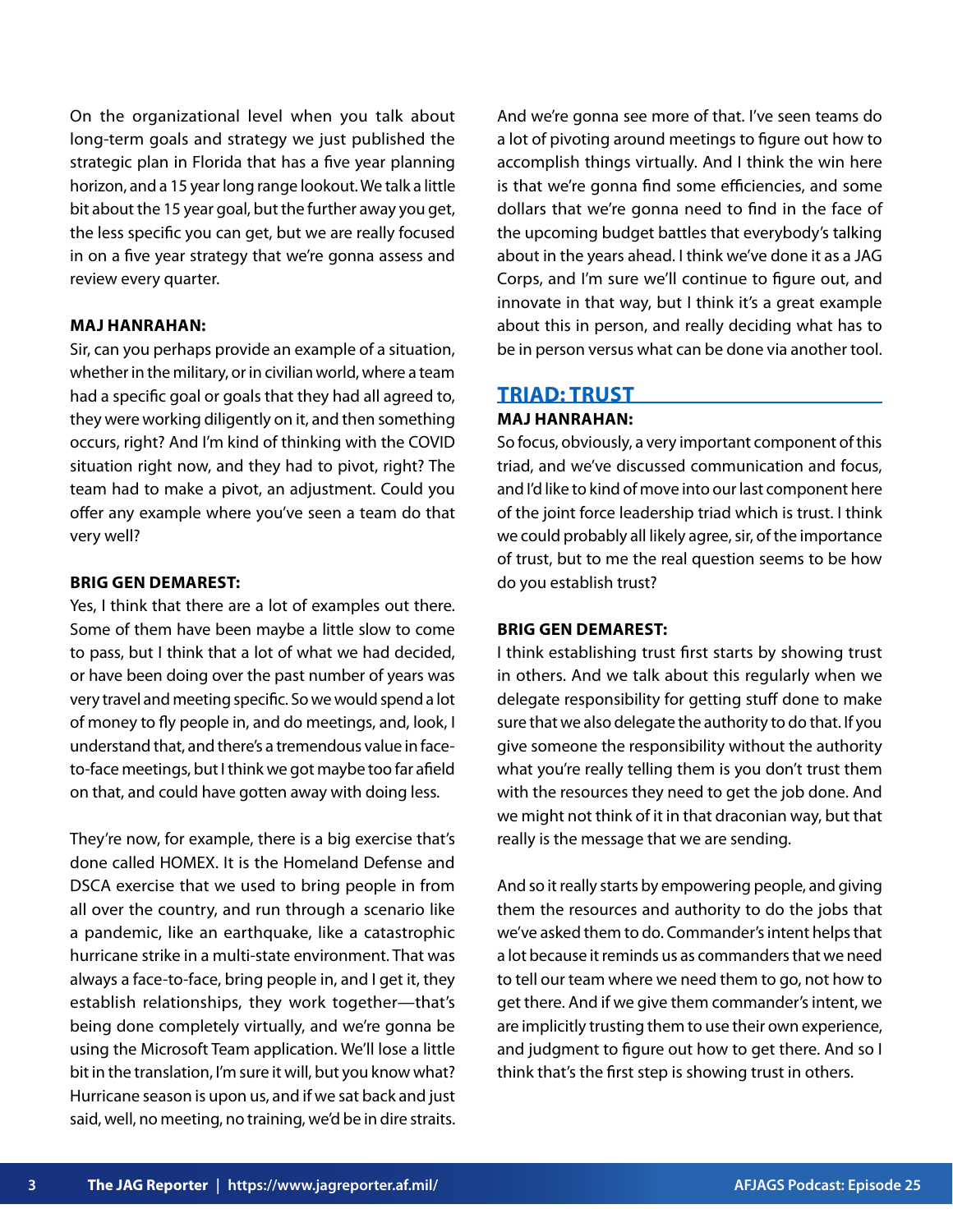The second thing is I think demonstrating trustworthy behavior, and that's a 24/7, 365 event as far as I'm concerned. So, as leaders, your people are watching what you're doing, and if you operate in a trustworthy manner they see that. And if you don't they see that, too. Not unlike what we do as parents, right? In our household it's more important what you do than what you say because talk is cheap.

And so give an example. People look at your TDY and they say, hmm, when the TDY to Hickam comes up, the boss always goes. When the TDY to Minot comes up, the boss never goes. And that might seem like a little thing, and some would say, well, rank has its privileges or that, but if you're not willing to go where you're willing to send your people, how do they trust that you have their best interests at heart if you're taking the good deals?

It seems like a little thing. And, look, there are some trips that you have to go to as a boss, but being transparent in the use of resources whether it's the government car, or how you use your computer, if you're running a business, and it's come up maybe more in the Guard, we have to be very mindful about how we use government equipment because all of us have civilian businesses. And we take a very close look at what are you doing during duty hours when you're on military orders? So I make it a very specific point not to use my military email, or those resources, to do any work for Joint Force Leadership. I keep them separate. And so acting in a way that is worthy of trust is I think a second key component.

#### **MAJ HANRAHAN:**

And, sir, within that commander's intent piece how do you convey maybe, or should you convey like those left and right boundaries? Because I could see situations where you're delegating certain tasks, certain things to your team members, and they will more or less, quote, unquote, "take the ball and run with it", but that also opens yourself up, or the team up to things where maybe you weren't expecting them to go.

#### **BRIG GEN DEMAREST:**

Yeah, great question because the rewrite of the AFIs that we've just seen has pushed, or attempted to push a lot more decision-making down to lower levels. And so the risk that we're buying by doing that is that we're gonna be empowering people at a lower level in our organization with less experience with more responsibility.

So I always start with the regs, or the guidance, and say, okay, let's pull out the written guidance. Let's make sure where we understand the written guidance allows us some maneuver room. Let's identify left and right limits by what the guidance clearly says we cannot do.

So I like to start with the governing rules, and as a JAG that's the law, but for a lot of our other members it's what's the AFI guidance. We're always gonna operate within the AFI left and right. We're always gonna follow the appropriate ethics rules left and right. Those are non-negotiable things, but the next thing I say is that assuming that that guidance provides us left and right limits, I said, I trust you to operate within those limits, but as you get closer to the left or right side, it's time to involve more people.

And it doesn't mean I have to be involved, but I want you to tabletop this, and get the opinion of others because working or team storming these ideas we'll make sure that we get more of a consensus as we get closer to the left and right limits. If you're ever worried that you are up against, or maybe crossing a left or right limit, that's when you bring in leadership, or other helping professionals.

And I offered my services as a JAG in that area. When the commanders thought that they were approaching a left or right limits I would advise them to say, please get me involved. I said this may be legal advice, it may be just command advice, but I want you to hear my perspective. And more importantly, I want to document the left and right limits so that you have something in your hand that may protect you down the road in the event that your decision gets called into question.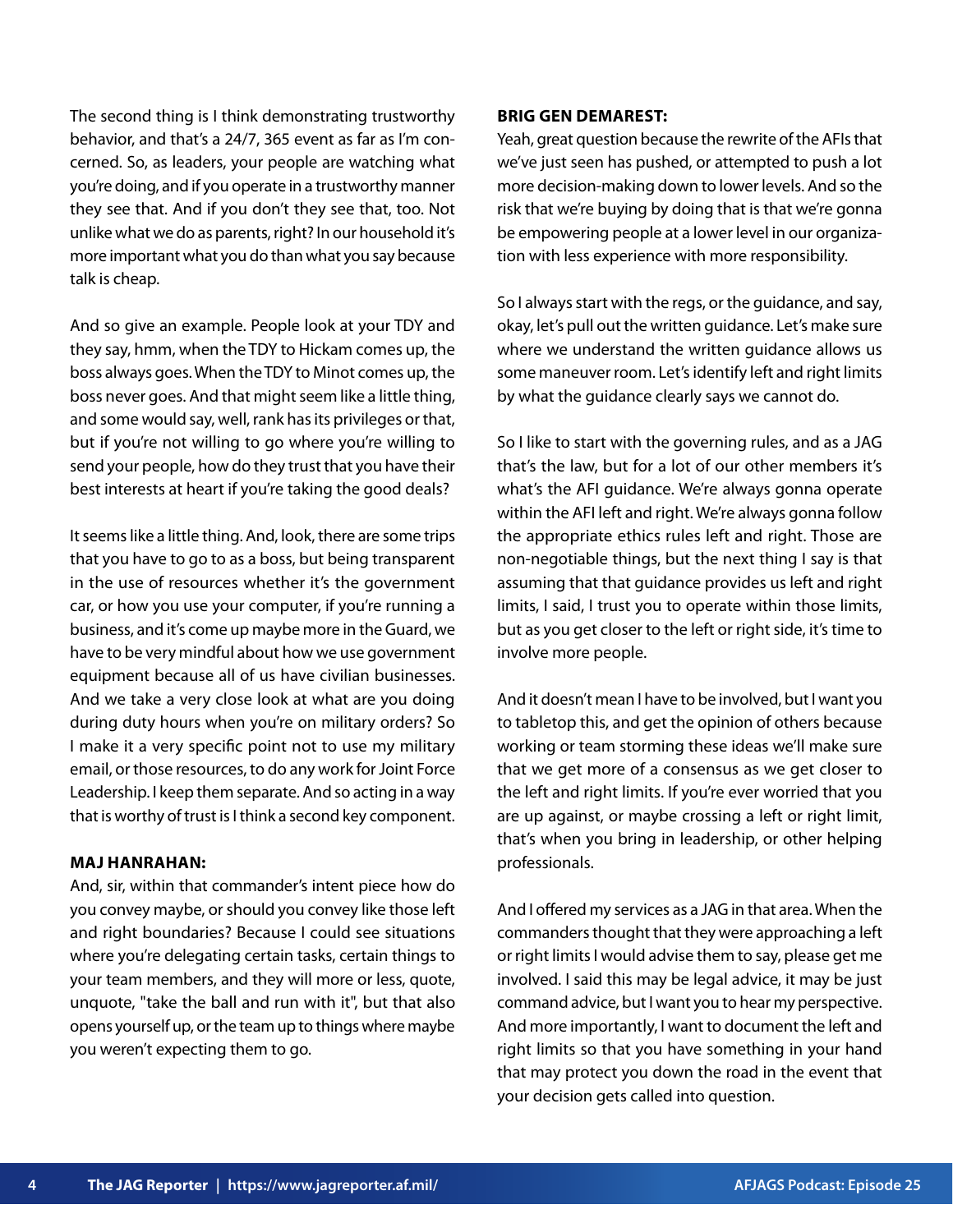In my role as a military leader, I tell the team, I am willing to weigh in and assist you in any way if you think you're up against those left and right limits, but absent that I'm gonna assume that you're operating within those unless I think otherwise. And, of course, I'm always gonna get the last vote, but I think if you give them left and right limits, and identify these other resources they'll come to you when they have those kind of questions.

# **MAJ HANRAHAN:**

And, Sir, we've discussed some of this here, but in one of your resources you taught, you mention how trust has three components including, one, yourself, number two, the team, and number three, the process or processes. I'm kind of interested in the third part on processes. Can you elaborate a little bit more on the importance of placing trust in the process.

#### **BRIG GEN DEMAREST:**

Yeah, and I believe that our processes whether they are military, or civilian processes represent what we believe to be the current thinking on best practices. Doesn't mean that they're set in stone. Doesn't mean that they're perfect in any way, but we talk about using the current process, or developing a process in place as a starting point from which and from where to deviate as necessary.

So some of our processes are very straightforward. How do we process an article 15? We have a checklist, we have very specific steps. If you follow those things, we believe that you conform with all the rules and regulations. A lot of our Airmen are dealing with a variety of other processes, and those checklists are perhaps less formal, but they are a starting point.

So, let's use an example we talked about before. If someone comes into me and says, "Okay, we're gonna sit down and have a goal setting session."

I'm gonna ask, "Okay, who are you inviting into the room? And what process are you gonna use?"

"Well, sir, we're gonna use the SMARTS goals. We're gonna go through the SMARTS process."

I said, "Okay, great starting place"

And my point there is that SMARTS is out there for a reason, and that is it's been widely used and accepted, and it covers most all of the major issues you need to think about. And before we start coming up with the latest and greatest, or new way of doing thing, let's try the process first.

Same in aviation, in the fighter pilot world, we have a variety of different checklists. When an emergency pops up here's the guidance. It's analyze the situation, take corrective action, land as soon as practical, okay? That's the overall guidance. And then you have a checklist that says, okay, if you have a left engine fire you're gonna retard the throttle to idle. You're gonna look at the temperature. And we go through that process. In the absence of any compelling reason to deviate from that that's what you're gonna do, but there may be times where shutting down the engine is not the right answer. You're over enemy territory. You've been hit by AAA [anti-aircraft artillery], and you're right over the bad guys you just dropped bombs on. Maybe not the time to retard the throttle to idle. That's a flying example, but I've seen it all the time that our folks get in trouble because they try and reinvent the wheel, where if they would follow the SMARTS process, or a checklist that we had, they would be more efficient and more effective. And then once they get good at the process then they're probably qualified to make some tweaks, or adjustments.

So I just think that that's important because as my Navy SEAL co-author says, when you step onto a two-way shooting range for the first time that is not the time to brainstorm. Now is the time to execute decisions you've made. Follow your training and your processes. They will lead to mission success and survival. Brainstorming at that moment, not the best use of your time.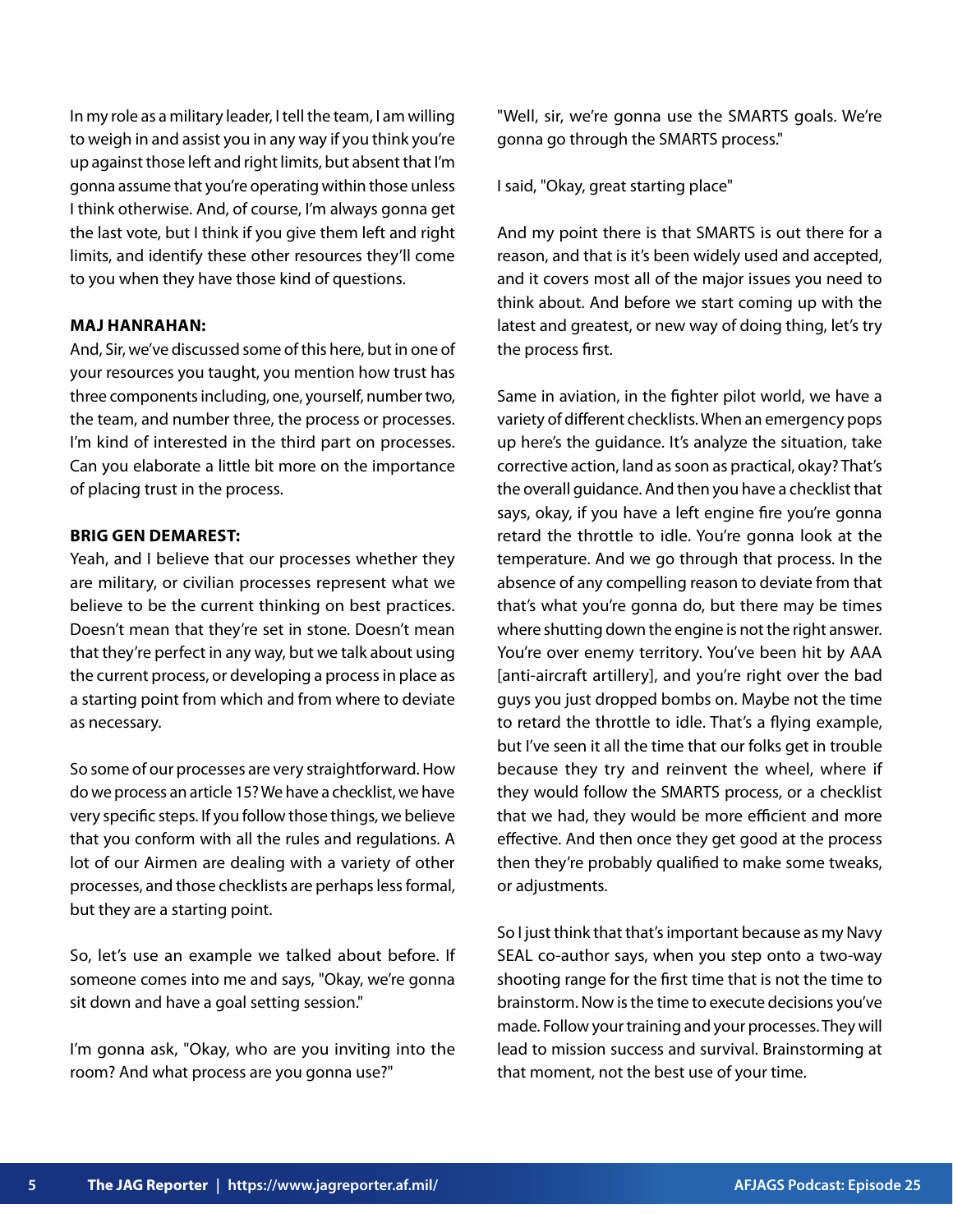# **DEBRIEFING TOOL**

# **MAJ HANRAHAN:**

So let's assume that your processes are in place. You have trust in yourself, your team, and now you're taking action on whatever that particular mission is that you have with your team. How do you monitor and track the success of your trust?

# **BRIG GEN DEMAREST:**

I'm a huge believer in the fact that the tool that the Air Force taught me called debriefing is one of the most powerful ways to assess mission success, and to answer your question, how are we doing on the trust piece, because a debrief is designed to measure your results against your objectives. Identify what went well so we can capture that, and what didn't go well so that we can fix it.

And so let me dive a little deeper into that because it answers a question about trust. As we assess a court-martial, an article 15, a sales plan execution we get to the end. It's not enough to say that we met the metrics. If our sales quota was \$5 million, and we got 5.1, great. If we got the conviction or we got an acquittal, and we met the metrics for how long it should take that's not the end of the discussion. That's the beginning of the discussion. And all too often we find that organizations are too outcome focused rather than focusing on the process and improving it.

So at the end of our event, and again, I use the debriefing tool based on an event, or the calendar. So let's say that we've gotten to the end of a major project, we're gonna sit down as a team. We're gonna close the door. And as the leader of that team, I'm gonna talk about, the very first thing, what I could have done better because I want to establish an environment where people understand that it's not about me. It's not about rank. It's really about establishing an open and honest dialogue so we can talk about what went well, and where we can improve.

And I always start with what went well. I'm afraid that a lot of military organizations, and a lot of teams that

move at a high rate of speed don't take the time to do that. I think it's a mistake. Our people deserve to be recognized, acknowledged, and rewarded when they do a good job. And I want to make sure that they understand that I've seen the results of their good work, and I appreciate their contribution to the team.

I also want to figure out what's the root cause of that. Why is it that we were successful? Is it because I gave you good commander's intent? Is it because you felt empowered and trusted? Sometimes the answer to that is yes. Sometimes the answer is, no, we just got lucky, and you know what? I still will take the win. If we were lucky in execution and we were successful, great, but what I know going forward is that we can't count on being lucky again. And so how do we have to modify our execution to continue winning at a high-level?

# **MAJ HANRAHAN:**

And, sir, obviously, the debrief it's part of the culture in the pilot community, especially, the fighter pilot community. How could you compare and contrast the debrief that's done within the pilot community versus how we may, or how we do it in the legal community?

#### **BRIG GEN DEMAREST:**

Yeah, and I feel uniquely qualified to answer that question having used it in both. Let me describe to you first sort of the environment we create as fighter pilots. When we get into a debrief and we close the door, literally, your name tag is on Velcro it comes off. Your rank is left outside on the door. We completely level the playing field. And part of that is our culture. In the fighter community your rank really doesn't matter. It's what is your experience, and what position did you occupy on that flight? So we had times where we're flying four F-15s, the flight lead is a first lieutenant, and numbers two, three, and four are lieutenant colonels and O-6s. That first lieutenant runs the debrief. That first lieutenant calls out the O-5 and the O-6 if they deviated from the plan, or made a mistake. Now it's done respectfully, but we want respectful truth over artificial harmony. I'm really not that concerned about your feelings. And the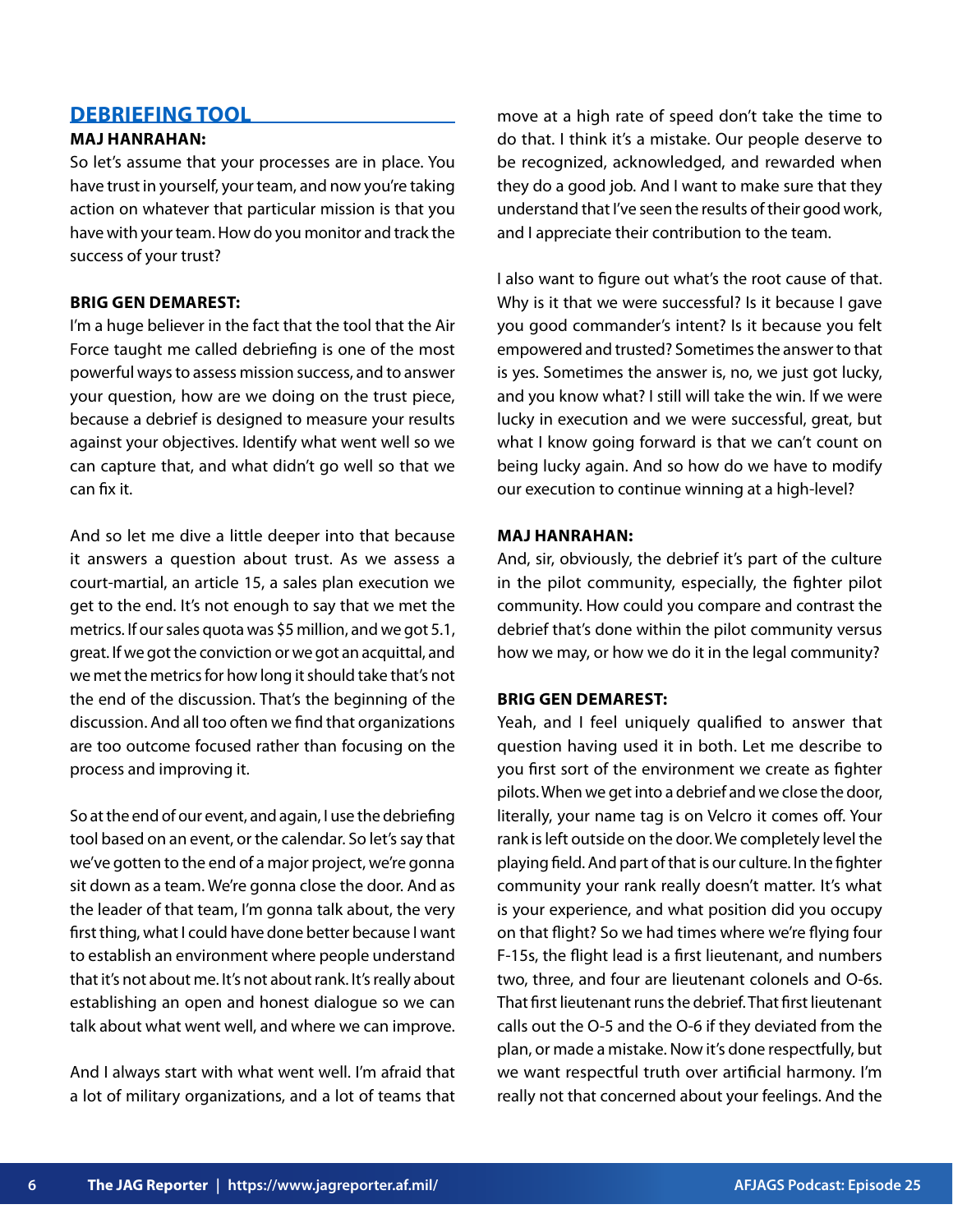reason that we can do that is because we understand it's not personal. I'm not attacking Jim Demarest. I'm letting you know that Boots, the number two man, didn't execute this part of the mission, and we could have lost an airplane, or been mission unsuccessful. That's a cultural component that we have in the fighter world that does not necessarily translate to the JAG world.

So you have to do it different ways. And I think my benefit is that I've been doing this work in the business world where that same culture doesn't exactly exist. You're not at liberty to tell the boss they're an idiot in front of other people unless you have a pretty special relationship. And so the way that I think I've used it as a JAG, is that I always start the debrief by talking about what I could have done better, so that people in the room understand that this is not a finger-pointing exercise. That my intent is for all of us to learn from all the good things and others that occurred.

And so what I've done is I always start the debrief off with criticizing my performance. I then go around the room, and I let everybody talk about something that went well. And I think that's really important in the debrief because people think of a debrief as a punishment. When something goes wrong we're gonna go debrief that. And that's absolutely the wrong, I think, attitude to have. So you start with something that went well. After you kind of establish that, hey, this is an environment where we're gonna be open and honest, and talk about what we did well, it makes the conversation about improvement a little bit better.

And one of the ways that I've seen very effective in the JAG Corps is that it's not about captain so-and-so, or major so-and-so who made a mistake. It's that defense counsel could have been more effective by making this argument. Government counsel passed up an opportunity to use this particular technique, or call a particular witness. You'd be surprised at how exchanging position for a name helps depersonalize the experience just enough that it doesn't quite sting as if they say, Boots, you're an idiot. And it sounds like a little thing, but it can really help.

And then what we always do with the debrief is we wrap it up by going, okay, we did this well, we could have done this better. Going out of here what lessons are we gonna learn so we can do it better the next time? And we always kind of end it that way so that people kind of walk out of the debrief feeling like it was a good use of their time. It wasn't a browbeating. It was really a genuine exchange.

And when the debriefing door opens up, what goes on in the debrief stays in the debrief. I think that's really important. And sometimes the JAGs have a hard time with that. What comes out is the lessons that we learned. Here's how we're gonna do it differently, or the same way next time. What goes to the debriefing is whose mistake was it, or whose idea was it? That information doesn't come out because all we really want to do is pull forward the goodness and improve on the badness next time. It doesn't happen the first time you debrief, but I think with practice and the right attitude, and if you set the tone as a leader, and let everybody know.

What I tell people is don't hold debriefing for a train wreck. If you want to try debriefing, first debrief something that went well. And so think about that for a minute. How often do we call time-out, and debrief something that went well? Almost never. We say, good job, thumbs up, onto the next thing. And so people get the mindset that the debrief is a punishment, or only used when things don't go well. You can shift the culture of your organization by creating an expectation that we're gonna debrief to capture goodness, and fix the things that could have gone better.

#### **MAJ HANRAHAN:**

It's really interesting what you mention about the fighter debrief. Obviously, it's a different culture in the legal community than it is in the fighter pilot community, but it's just kind of done many different ways. I think it's something we can get better at in the legal community.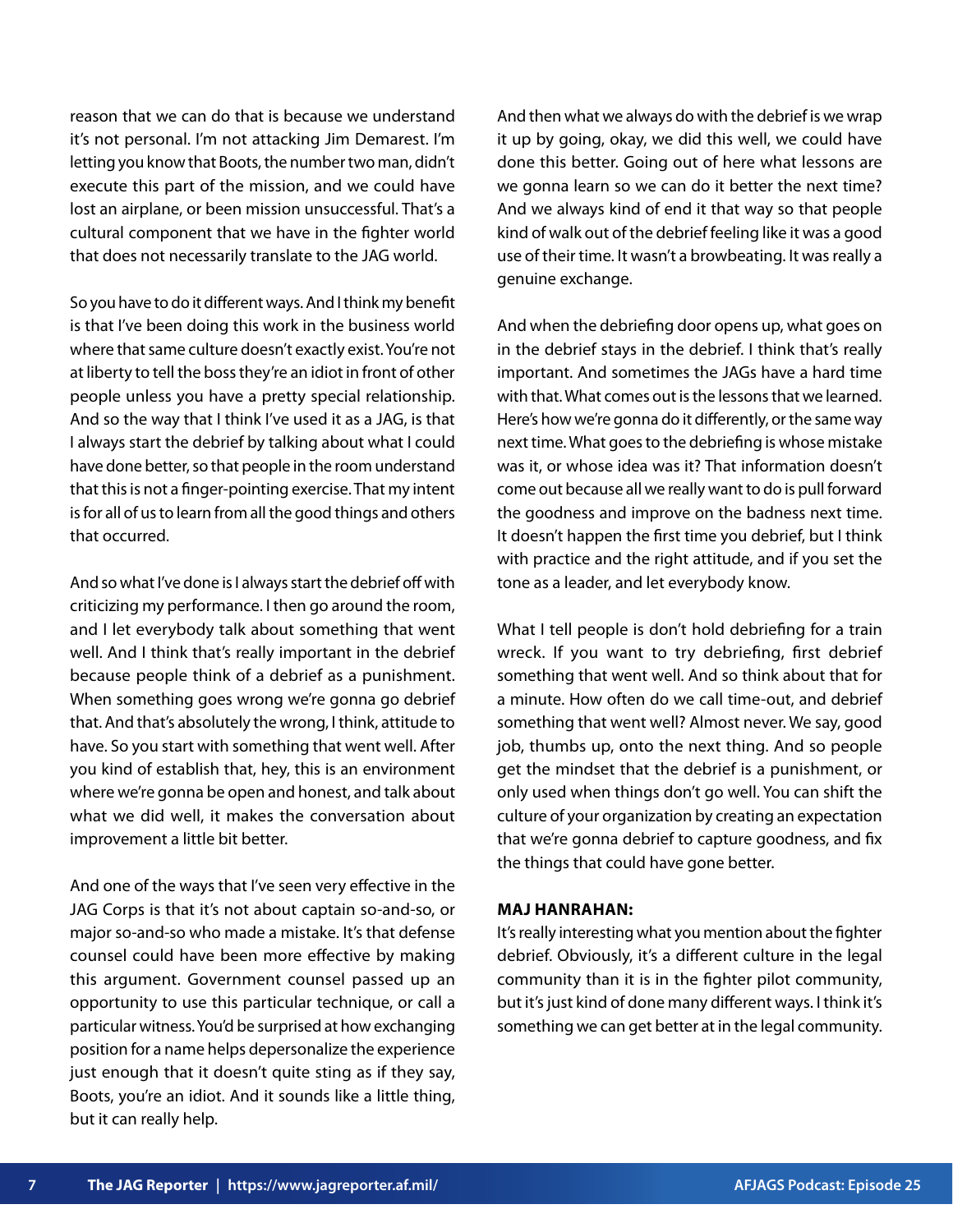#### **BRIG GEN DEMAREST:**

Totally agree. So here's some ways to make that happen. First of all, if you don't put the debrief on the schedule, then it's not gonna happen. So as part of the planning process one of the events that gets put in there is the debrief. Longer projects will have intermediate debriefs that are typically driven by Gates in the project, but if you don't put the debrief on the calendar as part of your post-trial checklist, or whatever, then it happens in a haphazard way, so that's number one.

Number two, culture happens by design or default, okay? The fighter pilot community has designed the debrief into our culture. The JAG Corps could do the same thing if you designed it in. We've defaulted to something less than that. And it's easy to justify, oh, we don't have enough time, or blah, blah, blah. And the way that I answer that is always, "So what you're telling me is we have time to repeat the same mistakes over and over again."

And when I say that they laugh out loud, "No, we don't."

I said, "Well, if we're not debriefing that's in effect what we're saying."

So, I think it's completely within the realm of possibility. Look, I've been in the business world 15 minutes. If I can teach NFL players how to debrief, which I've done, I can teach lawyers and paralegals how to debrief. And it's not rocket science it really isn't. A debrief is a two-way exchange of information. It's not a one size fits all. When I worked with the NFL team, the way a professional or college level D1 program works, after the game they look at game film. They look at every play. The players are graded on every play. And then the coach tells them corrective action. It is not a dialogue. It is a one-way communication. It's not a debrief. The players don't get a chance to ask questions. Having a senior person tell me what I did wrong and did right that's only half true. So I think there's opportunity.

If the SJA was sitting in on a court, man, what a golden opportunity to sit there and debrief. Here's what went well. So, anyway, it's absolutely doable. It's not just a court-martial thing. It could be done in a lot of different ways, but in order to have a debrief, you have to have a specific goal, and a metric against which to measure it, and then debrief it.

## **MAJ HANRAHAN:**

And so, obviously, we get into debriefs it could be a whole other topic in and of itself. And I'm thinking of debriefs probably from trial counsel standpoint, right? Especially a new trial counsel, and all the things they can learn there. So, obviously, great points here, sir. Hopefully, folks that are listening can take some of that in consideration for the next time they may need to use a debrief.

# **BETTERING THE BASE LEGAL OFFICE MAJ HANRAHAN:**

So with that, sir, I'd like to kind of transition to some concluding questions, and leave the final remarks for you. I'd like to ask you a little bit about your consulting firm. Now, your consulting firm has been around you said for over 15 years. You have a partner that was a Navy SEAL. Could you kind of walk us through the process of how you assist companies in bettering their leadership with kind of the base legal office in mind?

#### **BRIG GEN DEMAREST:**

Sure, so let me just clarify something that maybe wasn't clear before. I have 15 years of consulting experience. 12 of it was as an independent contractor with another company, and then three years ago, I branched out on my own. So I do have the experience, but I haven't been self-employed in this space by myself until about the last three years. So given that clarification there. Kind of how the process works is I think that listening is really important.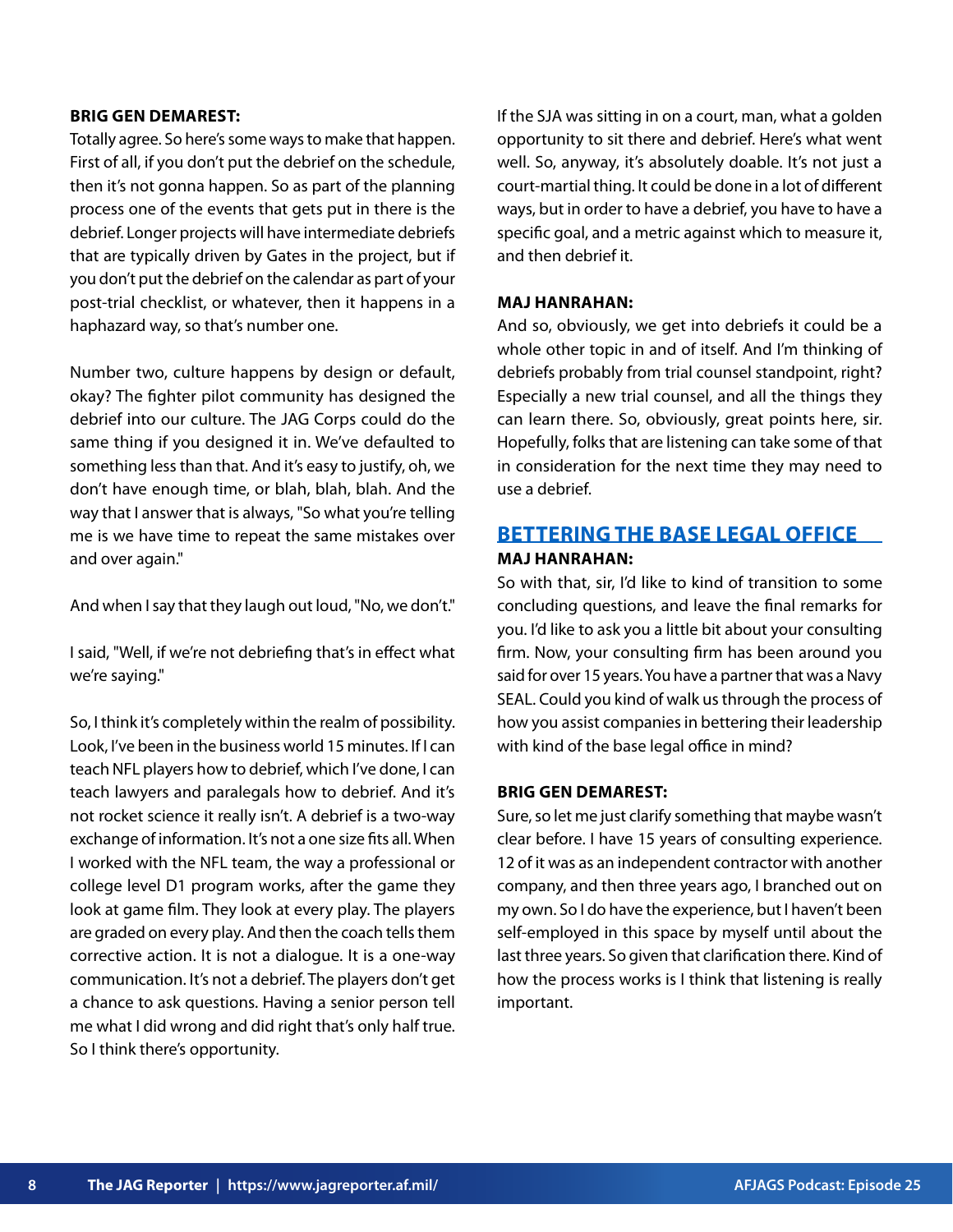And so, for example, when I got to my first base legal office, I was a deputy SJA. We had an experienced SJA, a paralegal, and I think it's really important when you come into a new situation to listen very carefully. The way I explain it to a lot of people is that we were given two ears, and one mouth for a reason. I think as JAGs we tend to be more spring-loaded to use our mouth first. If you can use our ears first, it could be helpful.

And so I'm always asking open-ended questions kind of like you would on direct examination, and getting my client, or the people in the base legal office to explain to me what's going well and where their pain points are. And really it's just a series of questions. In the first book that we wrote, there's a number of questions at the end of each chapter that kind of help spur along the conversation, but I think that's how you would apply it to a base legal office. What things are going well and what things are not, because I think it's really important to leverage, and understand the strengths of the office first.

So if I use focus, trust, and communication as a baseline, I could look at it and say, boy, the trust factor is great. The wing commander, the vice wing commander, they trust the base legal office. They bring us all their issues. We're invited to all the right meetings. We're good there. On the focus front, perhaps there's room for improvement because we've got our junior officers running in 100 different directions. We're chasing metrics versus chasing legal services. And then the communication piece there's always room to do that better. And I try and assess that at the base legal office two ways. How are we communicating as a team? And what is our communication like with our external partners both on base, and in the JAG Corps?

And so that kind of assessment is how I do that. And then after I had been the deputy for a while I sat down with the SJA and walked him through this. I said, here's what I see, what do you think? There's a lot of value of asking your new folks in the office what they see, but the great thing about the active duty Air Force, among many things, is that you have turnover in the office, which some people look at as a problem. It's just something to manage. I look at it as a phenomenal opportunity to cross-train best practices, and for people to say, you know what? We've tried that other places, here's the problem with it. And so I try and pull in everybody from the office to leverage their best practices.

#### **MAJ HANRAHAN:**

And, sir, if I could ask, I mean, currently you're a general, but I'm sure you're aware that folks may not speak to you as a general because of your rank with, quote, unquote, "complete candor", right? And even if you were a colonel or lieutenant colonel, obviously, it's all relative to the people you're speaking with. How do you encourage this candid and open discussion?

## **BRIG GEN DEMAREST:**

Yeah, I think if you want candor, you have to show candor. And so when I first meet, I actually was just doing this at our first drill here because I've not been in a Joint Force Headquarters role for the past three years. Most of our enlisted force, I don't know very well. And what I mean by candor is, I don't mean telling them that I have a cat, or we're about to get a puppy. That's interesting information, but that's not real candor about what's going on.

So, for example, as a general officer I have access to other information that may not be widely distributed. And while my job is not to inundate people, I try and share those things that I think are important to that particular Airman and group to let them know that I'm listening to issues that are important to them, and that I'm willing to trust them with information that has been entrusted to me, but it does take some time. I think people need to get to know you.

So I typically will explain it and say, I have a lot of different roles. I said, I'm a general officer here at the Guard. I'm an owner of a leadership consulting company. I'm a husband and we have cats at home. I said, when I start feeling too important I go in and scoop the litter box to remind me that that's still one of my jobs. And I think if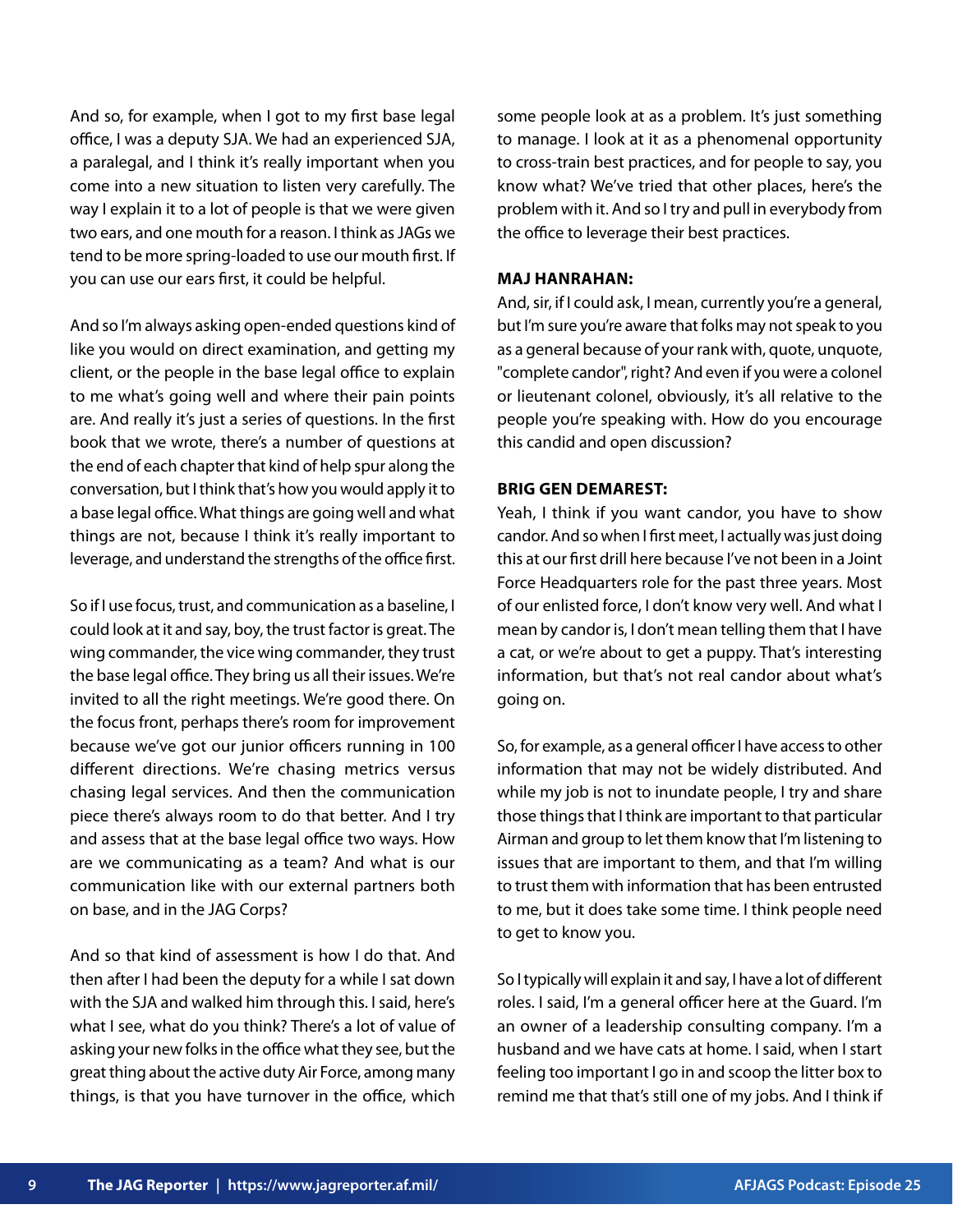you humanize yourself it helps people understand sort of where you're coming from. I also never pass up the opportunity that if I've made a mistake or misspoken that I own up to it and fess up to it. There is no better builder of trust and rapport then admitting that you've made a mistake because the opposite is poison.

Think about this for a second. If I go in and say something that's wrong, not only do I know it, but everybody else in the room knows it, too. If I don't own up to it, then I've made a pretty clear statement as to where I stand on things, and people will modify or conform their behavior to that.

Doesn't happen overnight. You're not gonna get people to tell you their deepest and darkest secrets, but if you start that, and you base your relationship on mutual respect, and a healthy exchange of information, and you explain to them what a debrief is, you kind of lead by example, and demonstrate that behavior by example, it won't take people long to catch on as to what's important to you, and how you're willing to go, how you're willing to expose yourself for the betterment of the organization, and they'll catch on.

# **HIS BOOK**

# **MAJ HANRAHAN:**

Thank you for that, sir. Well, we've talked about this in passing through our discussion today, and it has to do with your new book that was just recently published called "**[Joint Force Leadership: How SEALs and](https://www.jointforceleadership.com/get-the-book) [Fighter Pilots Lead to Success](https://www.jointforceleadership.com/get-the-book)**." Could you provide for our listeners a little background on the impetus for writing this book, and what readers could expect to learn in reading the book?

#### **BRIG GEN DEMAREST:**

Sure, "Joint Force Leadership" is a combination of my experience as a fighter pilot, and my co-author, Commander Mark McGinnis's 24 years of special operations experience as a Navy SEAL. And our idea behind "Joint Force Leadership" was to identify those key attributes that we think are common to effective teams of any nature. And the book is designed to acknowledge the fact that we bring together a lot of different capabilities whether it's in a military organization, in a business, and each one of those components comes with its own language, its own culture, its own objectives and goals. And the objective behind this is to get together, and unite behind a common purpose to get the job done.

And so our idea behind this was that we did not want the book to be overly scientific, meaning that we did not do a lot of social science type of research. What we decided to do was to take our collective 30 years of business experience, and 50 years of military leadership experience, and boil it down to its essence. And so as we've discussed the three key pillars are focus, trust, and communication. Under each of those pillars in the book we've decided there are four or five key sub-components, many of which we've talked about here on the podcast. And we decided, look, we're gonna explain each of the sub-components. And then we're gonna bring the book to life by telling stories. I don't like reading long books that are technically based, and neither does Mark. And so we said to ourselves if someone was walking through the Dallas/Fort Worth Airport, and picked up our book, we want them to be able to have it pretty much done, and understand it by the time they land in LaGuardia.

And so the book it's 25,000 words, it's 100 something pages, but it's mostly stories. And for every example we have in there, we tell a SEAL story, we tell a fighter pilot story, and we tell a business story, but we are very mindful not to tell combat related stories. In our experience those are hard for people to relate to. They might be interesting, they might be cool, but they don't really serve our purpose. So all of the SEAL stories have to do with Mark's experience in a training environment. All my fighter pilot stories come from my fighter pilot experience in a training environment. And then all the business stories come from actual organizations, or professional teams that we've worked with.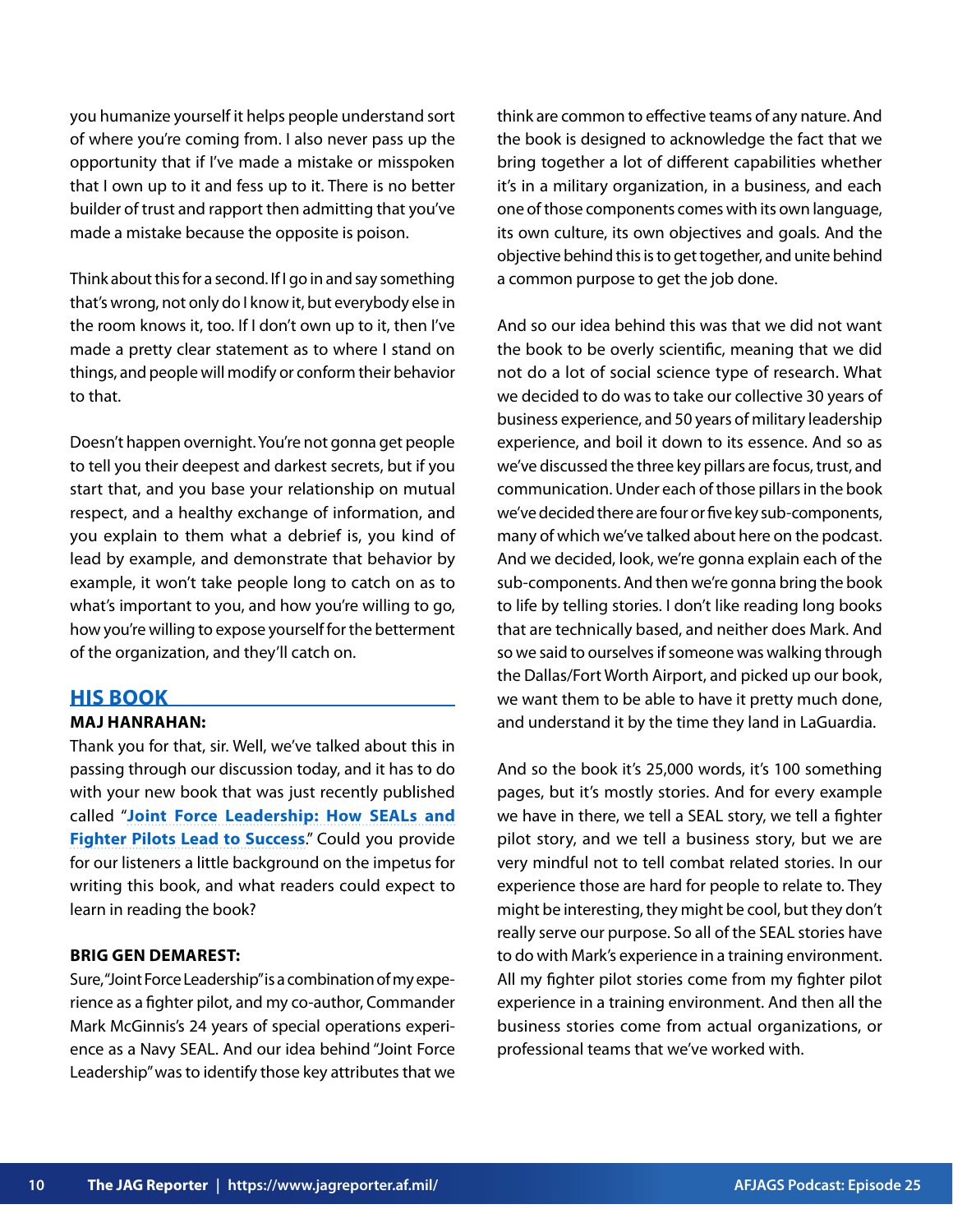And at the end of the day, you get to the end of each chapter, and there's a series of questions that really are designed to make you think about where am I, and what do I think are important about these three components? And so when you get to the end of that, you understand why we think focus, trust, and communication are critical. What some of the sub-components of that are. And it's designed to make you think about, okay, where are my strengths, and where are there opportunities for me as an individual to improve my skills and my lifelong leadership journey?

## **MAJ HANRAHAN:**

That's great, sir. It sounds like that this book is more or less action-oriented then with the questions at the end of the chapters.

# **BRIG GEN DEMAREST:**

It is, it is. We're working on the second book right now, which is more to here's how you do it. Although there are some tools in the first book as to how you do it. The first book we decided to make the case for why we think this is important, and how it impacts organizations. So it's meant to be an enjoyable read, make you think.

And then, like I said we're about 75% done with the second book, which dives into a series of tools that allow you to diagnose, and start to solve some of these problems. And there are tools about building culture, how to become an elite communicator, how to drive and demand accountability. And some of the other tools that we think are important to put in the hands of our leaders so they can start to use them and leverage them right away.

### **MAJ HANRAHAN:**

And to kind of reiterate to our listeners, again, the book is called "Joint Force Leadership: How SEALs and Fighter Pilots Lead to Success." And it is available on Amazon. And, obviously, you can find other information on **[jointforceleadership.com](https://www.jointforceleadership.com/)**. With that, sir, are there any other resources and materials where our listeners can learn more about today's topic?

#### **BRIG GEN DEMAREST:**

Well, I think you've highlighted the ones that we are most familiar with, and the ones that we are putting out there. For those who are interested, if you go to the website and put your email in, there's a PDF five pager that outlines in a little bit more detail the focus, trust, and communication methodology. It also identifies many of the questions that we put in the book. So it's an easy way to get a high-level overview and recap. Those are really the main sources of information for joint force leadership that exists as of this podcast.

# **CLOSING THOUGHTS**

#### **MAJ HANRAHAN:**

Yes, sir, and as we do for all our guests, I'll leave the final thoughts for you. The question here if anything else you would like to discuss on today's topic about the joint force leadership?

#### **BRIG GEN DEMAREST:**

So, as we talked about early on, I have experience 10 years as a fighter pilot, and 10 years as a JAG, and while those jobs are significantly different I think one informs the other and vice versa. To our military listening audience, the tools that we've been taught in the military have application not only to the military challenges and opportunities that we face, but they're also applicable outside of the military. For our non-military listeners, don't be intimidated by tools that work in the military because I work with great people in the military. I work with great people in civilian organizations. The common thread in high performing organizations are the people.

And whether you're wearing a uniform or not, all of us have room to improve our leadership skills. I think it's a lifelong study. We call it a journey, not a destination. And so look for opportunities to learn things either here on this podcast, on other podcasts, any sources. If you make yourself a lifelong leader, excuse me, a lifelong reader, and a lifelong study of leadership, your leadership skills will evolve. And that's the one thing that I talked about earlier, and do believe is that it's a constant evolution.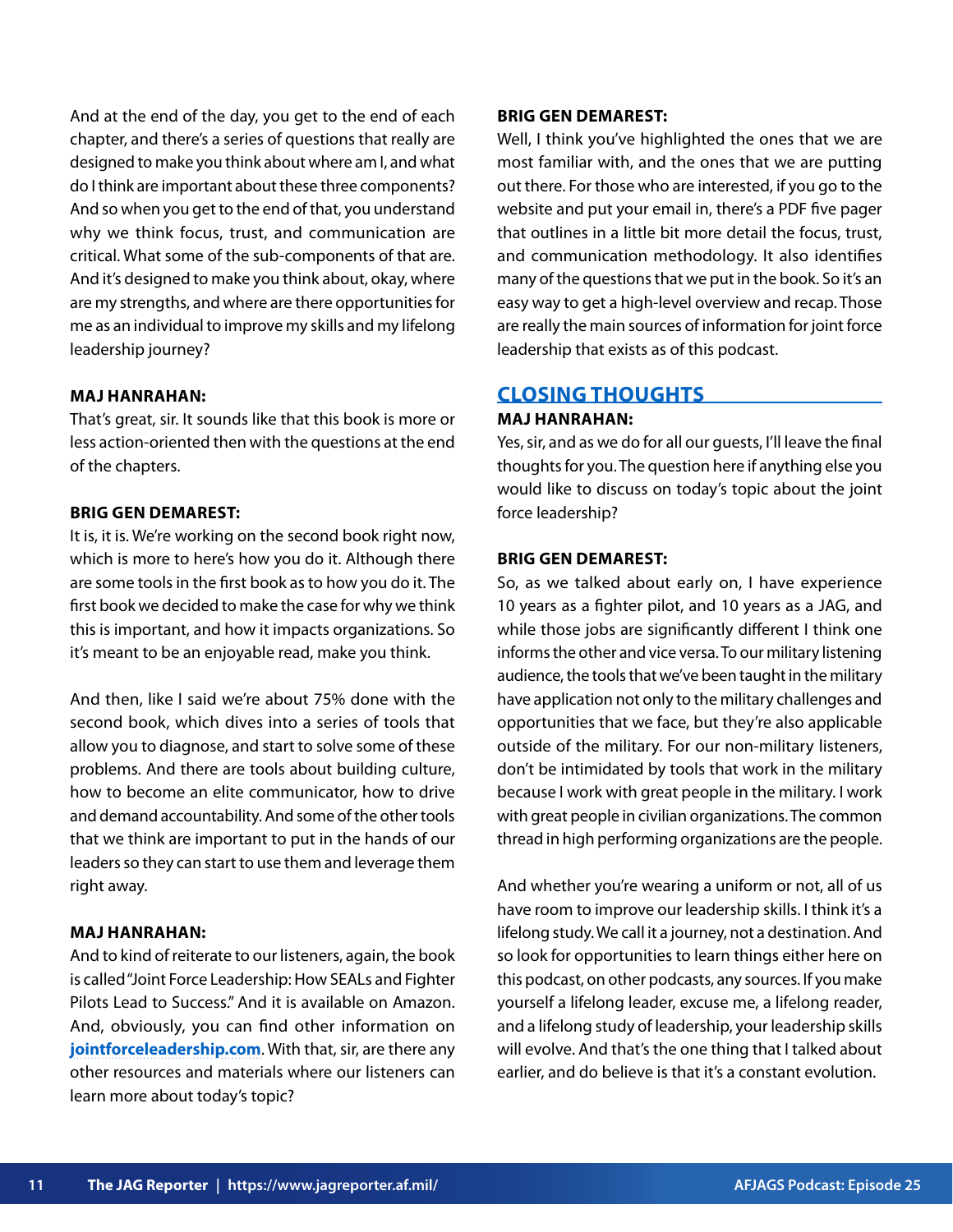COVID presents some leadership challenges that the tools that we already have will help solve, but there's always room for the development of new tools. And my challenge to you as a listener would be find the tools that you like, put them in your toolbox. Always look for opportunities to add new tools because once COVID is over the next challenge is just around the corner.

# **MAJ HANRAHAN:**

Well, sir, we are very grateful for you taking time out of your schedule today to speak to us, and our audience. Lots of wisdom, lots of leadership insights here. Thank you again, sir, for coming on today to talk with us.

### **BRIG GEN DEMAREST:**

It's my pleasure. Thank you so much for having me and best of luck to you and the AFJAGS, the JAG School, and all of our listeners

# **TAKEAWAYS**

# **MAJ HANRAHAN:**

That concludes our interview with Brigadier General James Demarest. For my main three takeaways I'd like to walk through some of the highlights I gleaned through the joint force leadership triad with the three pillars of communication, focus, and trust.

**Number one, communication.** As Brigadier General Demarest said across the board without exception the highest performing teams are the ones that are able to communicate effectively. Effective communication does not mean bombarding folks with messages and information. It is absolutely a balance. Effective communication is getting the right information to the right audience at the right time.

Brigadier General Demarest also spoke a good deal about commander's intent, which is an extremely valuable tool. It has military roots, but widespread civilian application. It's about properly articulating the end state you want, but avoiding at all costs, how you want your team to get there. There is a very powerful distinction here. Commander's intent is about strategic vision, and not

about the tactical Xs and Os. This allows subordinates to come up with their own tactical Xs and Os, i.e. solutions to the challenges, and problems the team faces. And this breeds a natural culture of innovation. In order to create commander's intent, the leader must determine what is really important, and clearly define success. This is simple in concept, but highly challenging to master an application. As Brigadier General Demarest stated many leaders fail in this endeavor. I would venture to guess that many leaders never take the time to truly define what, quote, unquote, "success" looks like. They likely have an idea in their minds, but if not clearly spelled out to the team, adopted by the team and tracked by the team, a high-level of success is unlikely to occur.

Pillar number two, focus. You've all likely heard the SMART goals framework standing for specific, measurable, achievable, realistic, and time-sensitive. Brigadier General Demarest builds upon this proven goal setting framework, and adds an extra S as SMARTS with the S standing for strategic. He states that every goal needs to be aligned with the strategic goals of the organization. If you cannot align your goal with the organization's strategic goals then the goal is likely not set correctly.

Consider asking the question, "How do we measure the goal with a strategic outcome?"

If you, or a subordinate answers, "I **think** we're right," it likely means that the commander's intent may need to be clearer.

Focus also deals to a very large extent in the systems for tracking and allocating one's time to accomplish priorities. You've likely heard that time is one's most valuable asset. So make sure to treat it as such. Evaluate your system. How do you track you and your team's accomplishments? Do you use Outlook, Google Docs, a physical calendar, a list on your iPhone, etc.? All great leaders have a system that they perfect over time for their particular mission and objectives. Find your system and stick to it.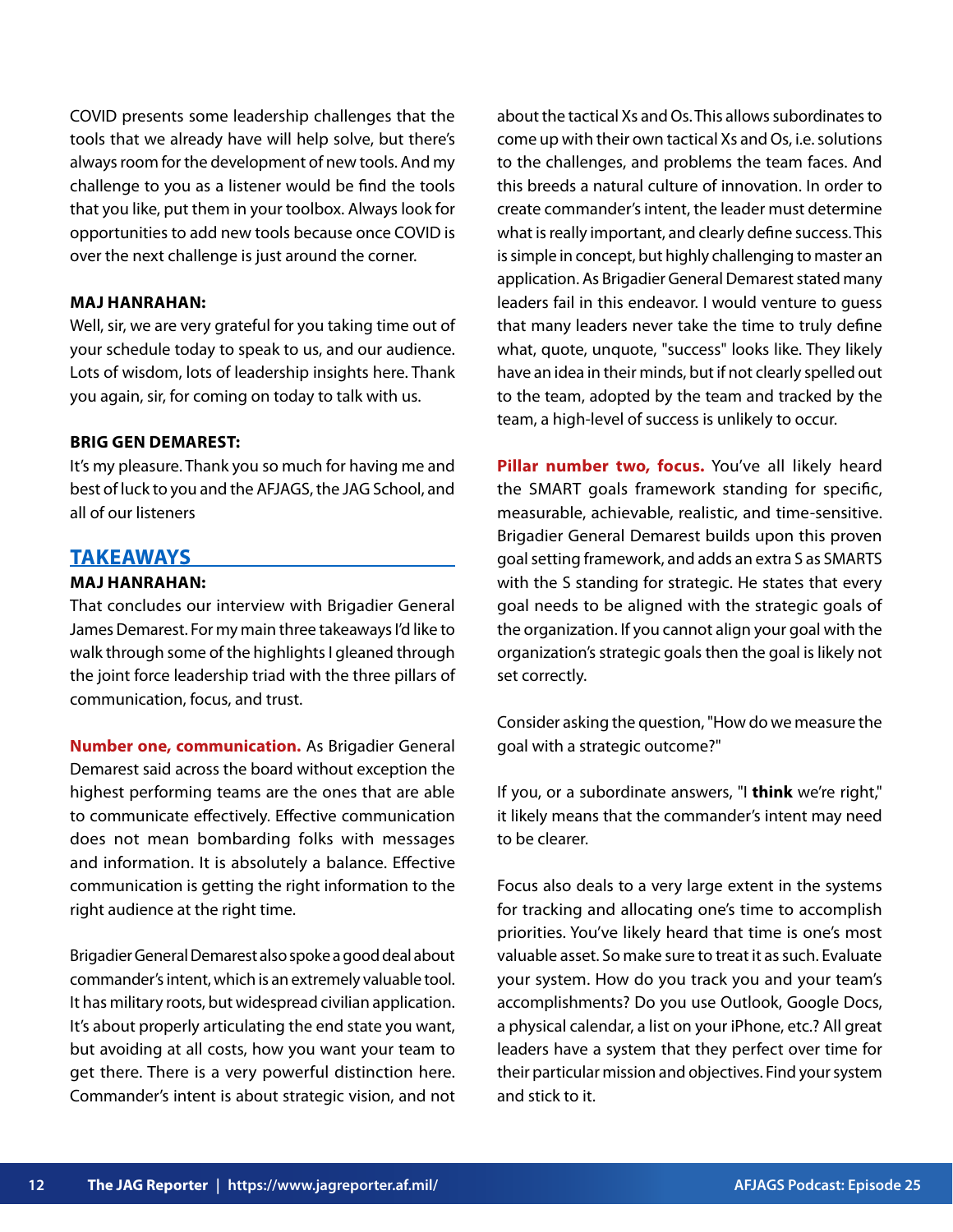Additionally, what do you do when your number one priority is hijacked by another, quote, unquote, "hot tasker" of the day? We've likely all been there. We've written down our top three tasks, or goals for the day. We start with the best of intentions in mind to work that number one priority then some other hot tasker pops up in an email, or walks into our office. What is the priority now? If this new tasker will impede your ability to complete your original priorities you may need to speak with your supervisor on this situation. If you're the leader, you'll need to evaluate the importance of the new tasker to your overall mission. Yes, some hot taskers must be done, but others likely don't need to be accomplished immediately, or they can be delegated. The key is to be mindful of these situations, and work to live with a proactive mindset, i.e. not a reactive one. Don't let the frenzy of the day hijack your priorities. You may have to close the door on occasion. You may have to say, "No." You may need to delegate. By gaining mindfulness to these situations, you'll become better at mastering the pillar of focus.

**And number three, trust.** Establishing trust first starts by showing trust in others as Brigadier General Demarest states. And he also states that if you delegate responsibility, you must also delegate the authority. And this involves risk of failure, but that is the tradeoff. If you give someone the responsibility without the authority then you're essentially telling that person that you don't trust them. Now you can mitigate risk of failure by setting up left and right limits or boundaries from the onset. And as team members get closer to those left and right limits they should utilize additional team members in a team storming session for feedback to assist. It doesn't necessarily mean the leader needs to get involved. So it starts by empowering your people with the resources, and authority to complete their jobs, providing left and right limits, and basically getting out of the way until it's time to review performance.

A second consideration on trust is to demonstrate trustworthy behavior. Brigadier General Demarest states this is a 24/7 endeavor both on and off duty, and that actions speak much louder than words here. So be transparent in the use of your resources. Are you sending your people to the places you don't want to go, and keeping the good TDYs for yourself?

Once you build trust in yourself and your team, then you must build trust in the processes. The processes should represent the best practices in your environment or industry. In other words, don't reinvent the wheel. Rather learn and master the current best practices. Then once qualified, look to make tweaks or adjustments. Most innovations as we've discussed in other episodes aren't home runs, rather they're base hits, singles, one after the next. A cumulative effect of which is significant progress.

Last, debriefing is one of the most critical tools to assess trust. A debrief is designed to measure your results against your objectives. As Brigadier General Demarest stated it's not about me or rank. It's about establishing an open and honest dialogue. He further states that he always starts off with what went well. People need to be recognized, and rewarded for their good work. That's important and often overlooked in our military organization. Don't just hold debriefings for a train wreck. That will often backfire and the team, and everyone will come to view the word debriefing as punishment. Try to work at all costs to avoid this.

In the fighter community debrief, the rank is literally taken off once the door closes. They seek truth over artificial harmony. They don't look to point the finger per se. Rather they look to evaluate, and discuss what can get better, and always end with courses of actions, or COAs, i.e. solutions for going forward. It will take time to get the debriefing, quote, unquote, "right". It won't likely be great the first time. However, the debriefing will improve over repetition. With practice, the right attitude, and proper leadership to set the tone, proper debriefing will improve team performance. That concludes my top three takeaways. Thank you for listening and see you on the next episode.